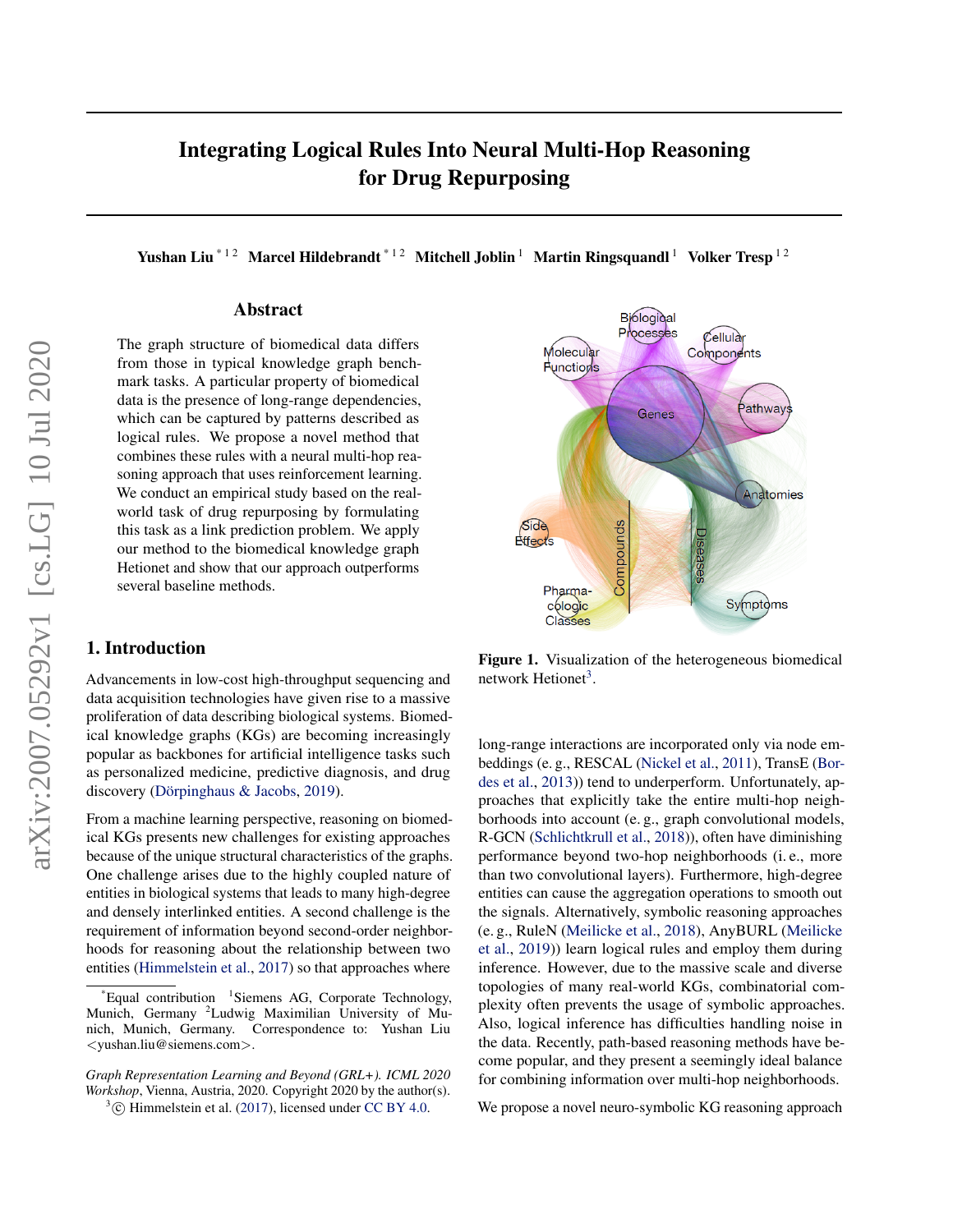<span id="page-1-0"></span>

Figure 2. Subgraph of Hetionet that illustrates the drug repurposing use case: The two paths that connect the chemical compound sorafenib and the disease kidney cancer can be used to predict a direct edge between the two entities.

that combines path-based approaches with representation learning and logical rules. These rules can be either mined from data or obtained from domain experts. Inspired by existing methods [\(Das et al.,](#page-4-0) [2018;](#page-4-0) [Lin et al.,](#page-4-0) [2018;](#page-4-0) [Hilde](#page-4-0)[brandt et al.,](#page-4-0) [2020a;b\)](#page-4-0), we use reinforcement learning to train an agent to conduct policy-guided random walks on a KG. We propose a modification by introducing a reward function that allows the agent to leverage background knowledge formalized as metapaths. In summary, our paper makes the following contributions:

- We propose a novel neuro-symbolic approach that combines neural multi-hop reasoning based on reinforcement learning with logical rules.
- We conduct an empirical study of several state-of-theart algorithms applied to a large biomedical KG.
- We show that our proposed approach outperforms stateof-the-art alternatives on a highly relevant biomedical prediction task (drug repurposing).

As an application of our method, we focus on the drug repurposing problem, which is characterized by finding new treatment targets for existing drugs. By repurposing existing drugs, available knowledge about drug-disease-interactions can be leveraged to reduce time and cost for developing new drugs significantly. A recent example is the repositioning of the medication remdesivir for the novel coronavirus disease COVID-19. We aim at generating candidates for the drug repurposing task with machine learning reasoning methods and formulate the task as a link prediction problem, where both compounds and diseases correspond to entities in a KG.

# 2. Notation

Let  $\mathcal E$  denote the set of entities in a KG and  $\mathcal R$  the set of binary relations. Elements in  $\mathcal E$  correspond to biomedical

entities including, e. g., chemical compounds, diseases, and genes. Each entity belongs to a unique type in  $\mathcal T$ , defined by the mapping  $\tau : \mathcal{E} \to \mathcal{T}$ . For example,  $\tau(AURKC) = Gene$ indicates that the entity *AURKC* has type *Gene*. We define a KG  $\mathcal{KG} \subset \mathcal{E} \times \mathcal{R} \times \mathcal{E}$  as a collection of triples of the form  $(h, r, t)$ , which consists of head, relation, and tail. Head and tail entities correspond to nodes in the graph, while the relation indicates the type of edge between them. For any relation  $r \in \mathcal{R}$ , we denote the corresponding inverse relation with  $r^{-1}$  (i.e.,  $(h, r, t)$  is equivalent to  $(t, r^{-1}, h)$ ). Triples in  $\mathcal{KG}$  are interpreted as true known facts. For example, the triple (*Sorafenib*, *treats*, *Liver Cancer*)  $\in$  *KG* in Figure 2 corresponds to the fact that the kinase inhibitor drug sorafenib is approved for the treatment of liver cancer.

We further distinguish between two types of paths: instance paths and metapaths. An instance path of length  $T \in \mathbb{N}$  on  $\mathcal{KG}$  is given by a sequence

$$
(e_1 \xrightarrow{r_1} e_2 \xrightarrow{r_2} \cdots \xrightarrow{r_T} e_{T+1}),
$$

where  $(e_i, r_i, e_{i+1}) \in \mathcal{KG}$ . Moreover, we call

$$
(\tau(e_1) \xrightarrow{r_1} \tau(e_2) \xrightarrow{r_2} \cdots \xrightarrow{r_T} \tau(e_{T+1}))
$$

a metapath. For example,

(*Sorafenib treats* −−−→ *Liver Cancer resembles* −−−−−→ *Kidney Cancer*)

constitutes an instance path of length 2, where

$$
(Compound \xrightarrow{treats} Disease \xrightarrow{resembles} Disease)
$$

is the corresponding metapath.

Logical rules (e.g., the commonly used Horn clauses) are usually written in the form *head*  $\leftarrow$  *body*. The head can be written out as a triple, and the body can be expressed as a metapath. Define *CtD* := (*Compound*, *treats*, *Disease*). Then, a rule with respect to edges of type *treats* is of the generic form

$$
CtD \leftarrow (Compound \xrightarrow{r_1} Type_2 \xrightarrow{r_2} \dots \xrightarrow{r_T} Disease).
$$

In particular, the body of a rule corresponds to a metapath starting at a compound and terminating at a disease. The goal is to find instance paths where the corresponding metapaths match the body of a rule to predict a new relation between the source and the target of the instance path. The confidence of a rule indicates how often a rule is correct and is defined as the rule support divided by the body support in the data.

# 3. Our Method

We pose the task of drug repurposing as a link prediction problem based on graph traversal. Starting at a query entity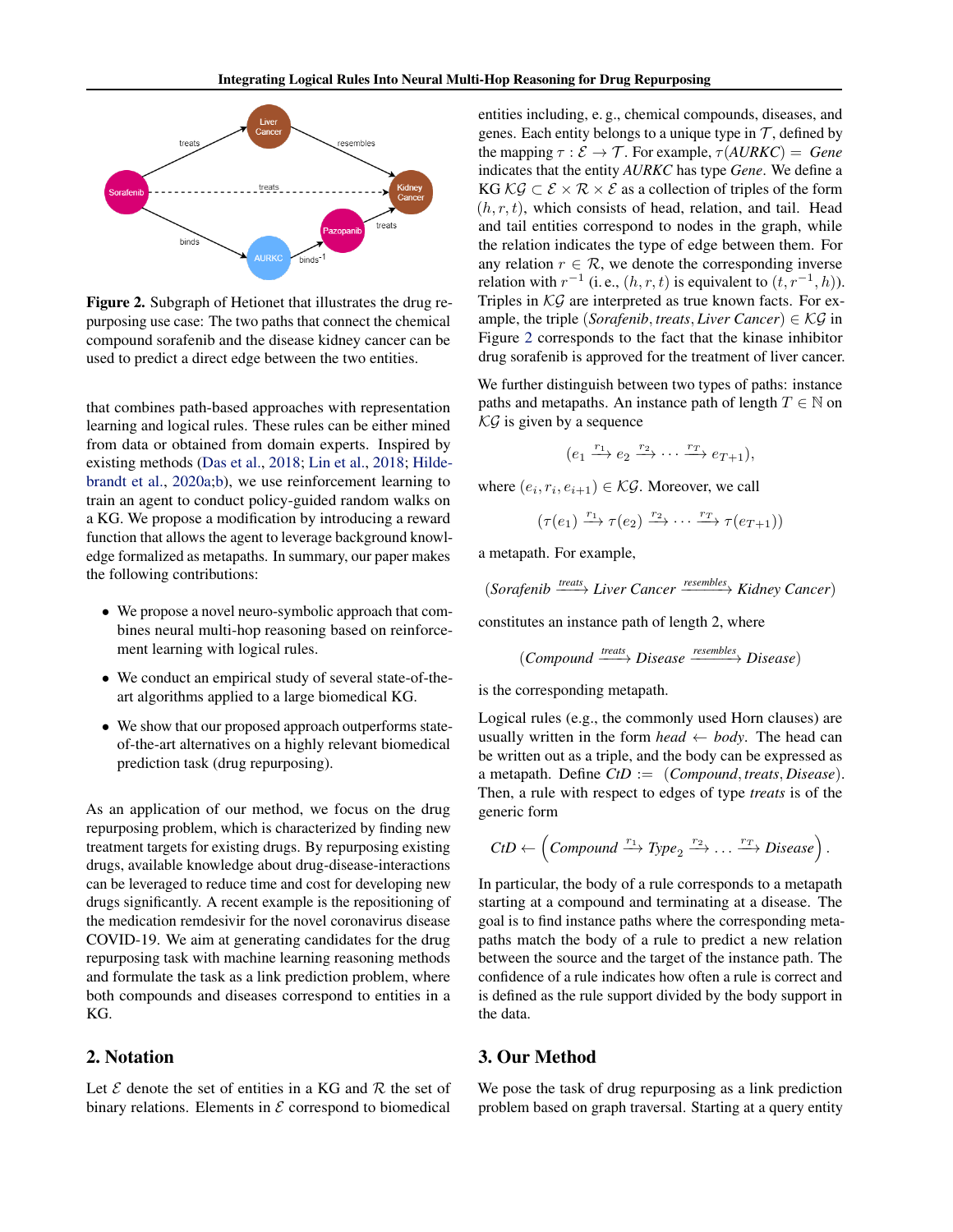<span id="page-2-0"></span>(e.g., a compound to be repurposed), an agent performs a walk on the graph by sequentially transitioning to a neighboring node. The decision of which transition to make is determined by a stochastic policy. Each subsequent transition is added to the current path, extending the reasoning chain, until a finite number of transitions is reached. The general approach is inspired by the reinforcement learning method MINERVA [\(Das et al.,](#page-4-0) [2018\)](#page-4-0), with our primary contribution coming from the incorporation of logical rules into the training process.

The state of the environment consists of the entity  $e_t$  where the agent is located at time t, the source entity  $e_c$ , and the target entity  $e_d$ , where  $e_c$  and  $e_d$  correspond to the compound that we aim to repurpose and the target disease, respectively. Thus, a state  $S_t$  for time  $t \in \mathbb{N}$  is represented by  $S_t := (e_t, e_c, e_d)$ . The agent is given no information about the target disease so that the observed part of the state space is given by  $(e_t, e_c) \in \mathcal{E}^2$ . Let  $e \in \mathbb{R}^d$  denote the embedding of entity e and  $r \in \mathbb{R}^d$  the embedding of relation r. The set of available actions contains all outgoing edges from the node  $e_t$  with the corresponding target nodes and the option to stay at the current node with no transition. We denote with  $A_t \in \mathcal{A}_{S_t}$  the action that the agent performed at time t. The environment evolves deterministically by updating the state according to the previous action.

The agent encodes previous actions via a multi-layered LSTM [\(Hochreiter & Schmidhuber,](#page-4-0) [1997\)](#page-4-0)

$$
h_t = \text{LSTM}\left(\left[a_{t-1}, e_c\right]\right),\tag{1}
$$

where  $\boldsymbol{a}_{t-1} := [\boldsymbol{r}_{t-1}, \boldsymbol{e}_t] \in \mathbb{R}^{2d}$  corresponds to the vector space embedding of the previous action (or the zero vector at time  $t = 0$ ). The action distribution is given by

$$
d_t = \text{softmax}\left(\boldsymbol{A}_t\left(\boldsymbol{W}_2 \text{ReLU}\left(\boldsymbol{W}_1 \boldsymbol{h}_t\right)\right)\right),\tag{2}
$$

where  $W_1$  and  $W_2$  are weight matrices and the rows of  $A_t \in \mathbb{R}^{|\mathcal{A}_{S_t}| \times 2d}$  contain the latent representations of all admissible actions from  $S_t$ . An action  $A_t \in \mathcal{A}_{S_t}$  is sampled according to  $A_t \sim$  Categorical  $(d_t)$ . Overall, T transitions are sampled, resulting in a path denoted by

$$
P := (e_c \xrightarrow{r_1} e_2 \xrightarrow{r_2} \dots \xrightarrow{r_T} e_{T+1}),
$$

where  $T$  is the maximum path length. Equations (1) and (2) induce a stochastic policy, represented by  $\pi_{\theta}$  where  $\theta$ denotes the set of all trainable parameters, including all entity and relation embeddings.

Furthermore, let  $\mathcal{M} = \{M_1, M_2, \ldots, M_m\}$  be the set of metapaths, where each element corresponds to the body of a rule. For every metapath M, we assign a score  $S(M) \in \mathbb{R}$ that indicates a quality measure of the corresponding rule, such as the confidence or the support with respect to making a correct prediction. For a path  $P$ , we denote with  $\tilde{P}$  the corresponding metapath.

During training, a terminal reward is computed according to

$$
R = \mathbb{I}_{\{e_{T+1}=e_d\}}\left(1 + \lambda \sum_{i=1}^m S(M_i)\mathbb{I}_{\{\tilde{P}=M_i\}}\right).
$$

The first term indicates whether the agent has reached the correct target disease. The second term checks whether the metapath corresponds to the body of a rule and adds to the score accordingly. Heuristically speaking, we want to reward the agent with a higher score for extracting a metapath that corresponds to a body. The hyperparameter  $\lambda \geq 0$  balances the two components of the reward. For  $\lambda = 0$ , we recover MINERVA.

We employ REINFORCE [\(Williams,](#page-4-0) [1992\)](#page-4-0) to maximize the expected rewards. Thus, the agent's maximization problem is given by

$$
\arg\max_{\boldsymbol{\theta}} \mathbb{E}_{e_c \sim \mathcal{E}_c} \mathbb{E}_{A_1, A_2, ..., A_T \sim \pi_{\boldsymbol{\theta}}} [R \mid e_c], \quad (3)
$$

where  $\mathcal{E}_c$  denotes the true underlying distribution of the set of chemical compounds.

# 4. Experiments

#### 4.1. Dataset

Hetionet [\(Himmelstein et al.,](#page-4-0) [2017\)](#page-4-0) is a biomedical KG that integrates data from 29 highly reputable and cited public databases. It consists of 47,031 entities with 11 different types and 2,250,197 edges with 24 different types. We aim to predict edges with type *treats* between entities that correspond to compounds and diseases. The goal is to perform candidate ranking according to the likelihood of successful drug repurposing in a novel treatment application. There are 1552 compounds and 137 diseases in Hetionet with 775 observed links of type *treats* between compounds and diseases.

#### 4.2. Metapaths as Background Information

Himmelstein et al. [\(2017\)](#page-4-0) compiled a list of 1206 metapaths corresponding to various pharmacological efficacy mechanisms that connect entities of type *Compound* with entities of type *Disease*. Through hypothesis testing and domain expertise, they identified 31 effective metapaths that served as features for a logistic regression model. Out of these metapaths, we select the 10 metapaths as background information that have at most path length 3 and exhibit positive regression coefficients, indicating their importance for predicting drug efficacy. The metapaths are included as rule bodies in  $M$ , where the rule head is always (*Compound*, *treats*, *Disease*). We estimate the confidence score for each rule by sampling 10,000 paths whose metapaths correspond to the rule body and use the confidence for the score  $S(M)$  (see Section [3\)](#page-1-0). Table [1](#page-3-0) shows the three metapaths with the highest confidences.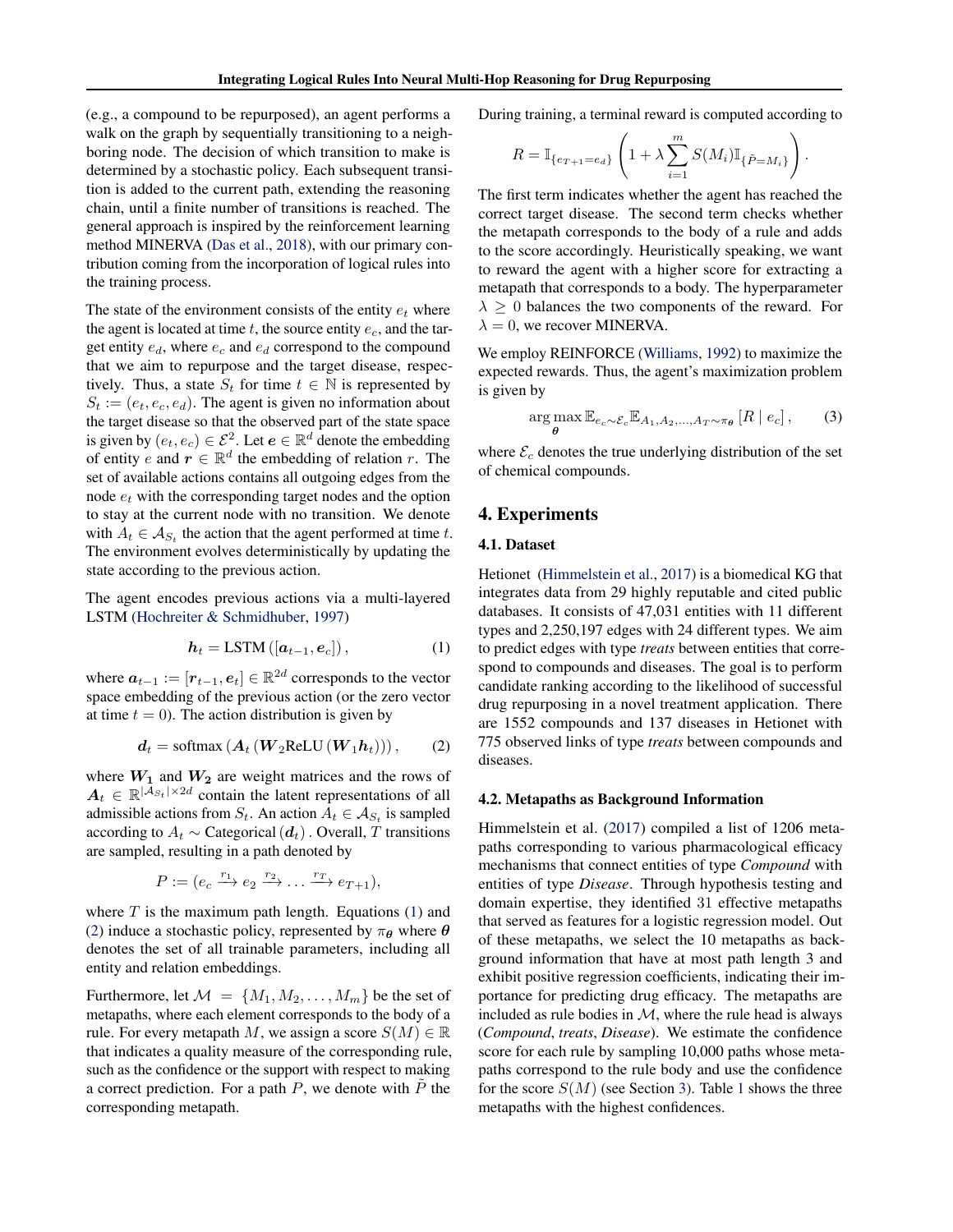Table 1. Three metapaths and their scores.

<span id="page-3-0"></span>

| $S(M)$   Metapath M                                                                                                                                                                                                               |
|-----------------------------------------------------------------------------------------------------------------------------------------------------------------------------------------------------------------------------------|
| 0.446 $\Big $ (Compound $\frac{includes^{-1}}{Pharmacologic Class}$ $\frac{includes}{CP}$ Compound                                                                                                                                |
| $\xrightarrow{treats} Discase$ )                                                                                                                                                                                                  |
|                                                                                                                                                                                                                                   |
| 0.265 (Compound $\frac{resembles}{\text{Compound}}$ Compound $\frac{resembles}{\text{Compound}}$ Compound $\frac{meambles}{\text{Compound}}$ Compound $\frac{bins}{\text{Compound}}$ Gene $\frac{associates}{\text{--}}$ Disease) |

### 4.3. Experimental Setup

We apply our method, denoted by MINERVA+, to Hetionet and calculate hits@1, hits@3, hits@10, and the mean reciprocal rank (MRR). During inference, a beam search is carried out, and the entities are ranked by the probability of their corresponding paths. Moreover, we consider another evaluation scheme (MINERVA+ (pruned)) that retrieves and ranks only those paths from the test rollouts that correspond to one of the metapaths. All the other extracted paths are not considered in the ranking. We compare our approach with the path-based method MINERVA, the rule-based method AnyBURL, and the embedding-based methods TransE, RESCAL, and R-GCN.

### 4.4. Results

| Method              | Hits $@1$ | Hits@3 | Hits $@10$ | <b>MRR</b> |
|---------------------|-----------|--------|------------|------------|
| AnyBURL             | 0.139     | 0.254  | 0.358      | 0.210      |
| AnyBURL (metapaths) | 0.252     | 0.364  | 0.609      | 0.354      |
| TransE              | 0.073     | 0.172  | 0.318      | 0.161      |
| <b>RESCAL</b>       | 0.205     | 0.35   | 0.576      | 0.317      |
| $R$ -GCN            | 0.093     | 0.245  | 0.364      | 0.188      |
| <b>MINERVA</b>      | 0.249     | 0.391  | 0.605      | 0.357      |
| MINERVA+            | 0.294     | 0.437  | 0.615      | 0.396      |
| MINERVA+ (pruned)   | 0.319     | 0.468  | 0.628      | 0.416      |

Table 2 displays the test results for the experiments. The reported values for MINERVA and MINERVA+ correspond to the mean across five independent training runs. The standard errors lie between 0.0072 and 0.0198. This indicates that the reported performance gains are highly significant.

AnyBURL only learns one rule for the relation treats that has a length of at least 2. To see the effect of applying a larger number of rules, we try a setting where we use the metapaths for the prediction step, which leads to significantly improved results. TransE and R-GCN show similar performance, and RESCAL performs best among the embedding-based methods. Applying the modified ranking scheme, our method yields performance gains of 26.6% for hits@1, 19.7% for hits@3, 3.1% for hits@10, and 16.5% for MRR with respect to best performing baseline method.

#### 4.5. Discussion

Our method can act as a generic mechanism to inject domain knowledge into reinforcement learning-based reasoning methods on KGs [\(Lin et al.,](#page-4-0) [2018;](#page-4-0) [Xiong et al.,](#page-4-0) [2017\)](#page-4-0). While we employ rules that are extracted in a data-driven fashion, our method is agnostic towards the source of background information. The additional reward for extracting a rule (see Equation [\(3\)](#page-2-0)) can be considered as a regularization that enforces the agent to walk along metapaths that generalize to unseen instances.

AnyBURL is strictly outperformed by both MINERVA and our method. Most likely, the large amount of high-degree nodes in Hetionet lead to the outcome that hardly any strong, predictive rules are extracted. Multi-hop reasoning methods contain a natural transparency mechanism by providing explicit inference paths. Surprisingly, our experimental findings show that path-based reasoning methods outperform existing black-box methods on the drug repurposing task without a trade-off between explainability and performance. Both TransE and RESCAL are trained to minimize the reconstruction error in the immediate first-order neighborhood, and our results indicate that these methods seem not to be suitable for the drug repurposing task. R-GCN is in principle capable of modeling long-term dependencies due to the receptive field containing the entire set of nodes in the multi-hop neighborhood. However, the aggregation and combination step of R-GCN essentially acts as a lowpass filter on the incoming signals, and in the presence of many high-degree nodes, the center nodes may receive an uninformative signal that smooths over the neighborhood embeddings.

To illustrate the applicability of our method, consider the compound sorafenib from Figure [2.](#page-1-0) The three highest predictions of our model for new target diseases include hematologic cancer, breast cancer, and Barrett's esophagus. The database ClinicalTrails.gov [\(U. S. National Library of](#page-4-0) [Medicine,](#page-4-0) [2000\)](#page-4-0) lists 23 clinical studies for testing the effect of sorafenib on these three diseases, showing that the predictions are meaningful targets for further investigation.

### 5. Conclusion

We have proposed a novel neuro-symbolic knowledge graph reasoning approach that leverages path-based reasoning, representation learning, and logical rules. We apply our method to the highly relevant task of drug repurposing and compare our approach with both embedding-based and rulebased methods. We achieve better performance and an improvement of 26.6% for hits@1 and 16.5% for the mean reciprocal rank compared to popular baselines.